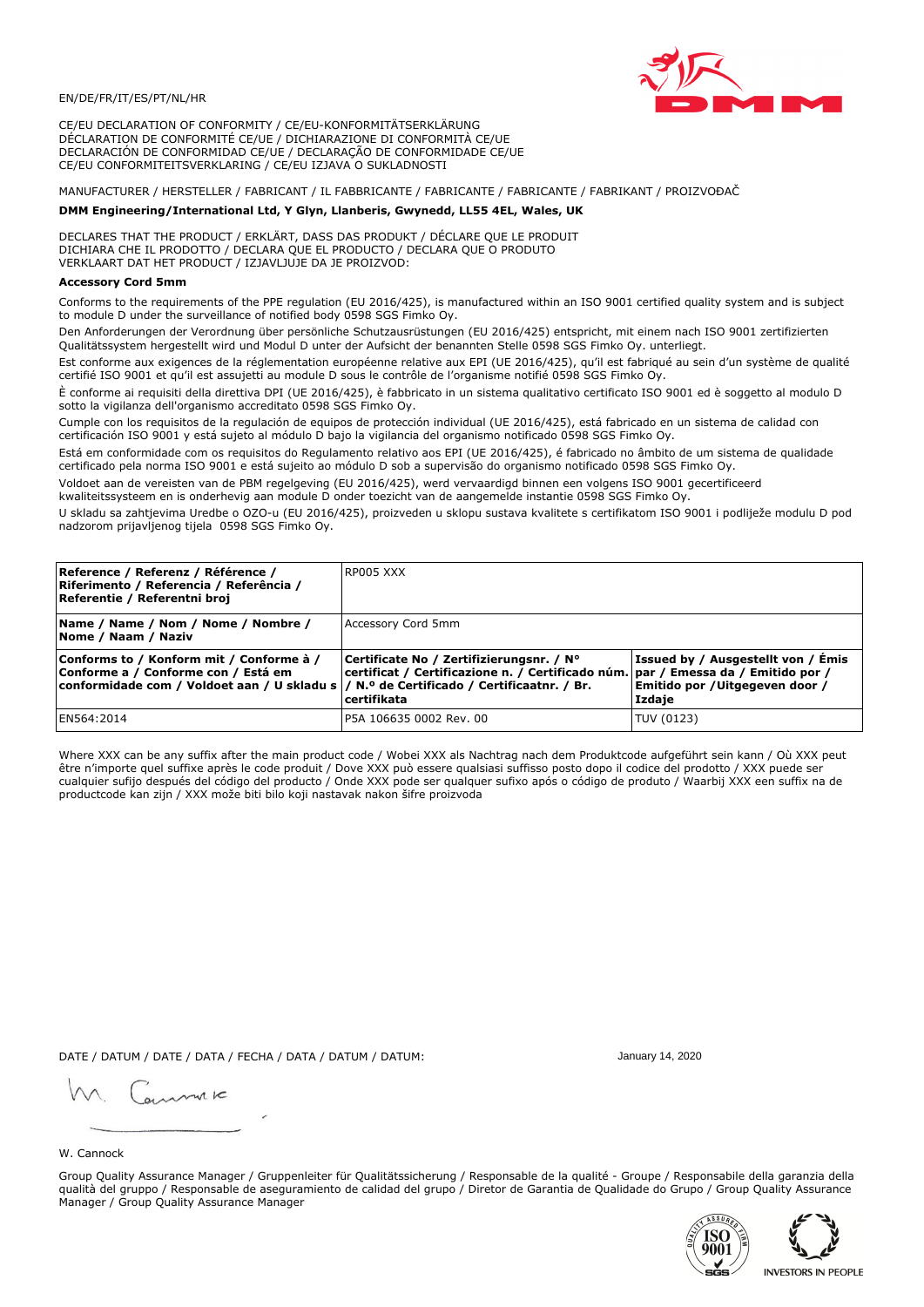

CE/EU-SAMSVARSERKLÆRING / CE/EU-FÖRKLARING OM ÖVERENSSTÄMMELSE CE/EU-VAATIMUSTENMUKAISUUSVAKUUTUS / CE/EU-OVERENSSTEMMELSESERKLÆRING DEKLARACJA ZGODNOŚCI WE/UE / CE/EU PROHLÁŠENÍ O SHODĚ CE/EÚ VYHLÁSENIE O ZHODE / DIKJARAZZJONI TA' KONFORMITÀ TAL-KE/UE

# PRODUSENT / TILLVERKAREN / VALMISTAJA / PRODUCENT / PRODUCENT / VÝROBCE / VÝROBCA / IL-MANIFATTUR

#### DMM Engineering/International Ltd, Y Glyn, Llanberis, Gwynedd, LL55 4EL, Wales, UK

ERKLÆRER AT PRODUKTET / INTYGAR ATT PRODUKTEN / VAKUUTTAA, ETTÄ TÄMÄ TUOTE / ERKLÆRER, AT PRODUKTET / OŚWIADCZA, ŻE<br>WYRÓB / PROHLAŠUJE, ŽE PRODUKT / VYHLASUJE, ŽE VÝROBOK / JIDDIKJARA LI L-PRODOTT:

Overholder kravene i PVU-forordningen (EU 2016/425), er produsert innenfor et ISO 9001-sertifisert kvalitetssystem og er underlagt modul D under overvåkning av teknisk kontrollorgan 0598 SGS Fimko Oy.

Uppfyller kraven för PPE-reglerna (EU 2016/425), tillverkas inom ett ISO 9001-certifierat kvalitetssystem och är föremål för modul D under övervakning av anmält organ 0598 SGS Fimko Oy.

Noudattaa henkilönsuojaimia koskevan asetuksen (EU 2016/425) vaatimuksia, on valmistettu ISO 9001 -sertifioidun laatujärjestelmän mukaisesti ja että siihen sovelletaan ilmoitetun laitoksen 0598 SGS Fimko Oy.:in alaista D-moduulia.

Overholder kravene i forordningen om personlige værnemidler (EU 2016/425), er fremstillet i inden for det certificerede ISO 9001kvalitetssystem, og er underlagt modul D under overvågning af det bemyndigede organ 0598 SGS Fimko Oy.

Spełnia wymogi rozporządzenia w sprawie środków ochrony indywidualnej (UE 2016/425), jest produkowany w ramach systemu jakości zgodnego z ISO 9001 i podlega modułowi D pod nadzorem jednostki notyfikowanej 0598 SGS Fimko Oy.

Zařízení splňuje požadavky nařízení o osobních ochranných prostředcích 2016/425, je vyrobeno v systému řízení jakosti certifikovaném podle normy ISO 9001 a podléhá modulu D pod dohledem notifikované osoby č. 0598 SGS Fimko Oy.

Spĺňa požiadavky Nariadenia Európskeho parlamentu a Rady (EÚ) 2016/425 o osobných ochranných prostriedkoch, je vyrobený v rámci systému kvality certifikovaného podľa normy ISO 9001 a podlieha modulu D pod dohľadom notifikovaného orgánu č. 0598 SGS Fimko Oy.

Jikkonforma mar-rekwiżit tar-Regolament dwar il-PPE (UE 2016/425), u huwa manifatturat f'sistema ta' kwalità certifikata għall-ISO 9001 u soggett għall-modulu D taħt is-sorveljanza tal-korp notifikat 0598 SGS Fimko Oy.

| <b>Referanse / Referens / Viite / Reference / Nr RP005 XXX</b><br>referencyjny / Reference / Značka /<br>Referenza                                                                                                         |                                                                                                         |                                                                                                           |
|----------------------------------------------------------------------------------------------------------------------------------------------------------------------------------------------------------------------------|---------------------------------------------------------------------------------------------------------|-----------------------------------------------------------------------------------------------------------|
| Navn / Namn / Nimi / Navn / Nazwa /<br>Jméno / Názov / Isem                                                                                                                                                                | Accessory Cord 5mm                                                                                      |                                                                                                           |
| Overholder / Uppfyller kraven för / Vakuus<br>myönnetty perustuen standardiin: /<br> Overholder / Spełnia wymogi / Je ve shodě s $ \check{\mathsf{C}}$ . certifikátu / Čertifikat Nru<br> / Je v zhode s / Jikkonforma ma' | Sertifikatnr. / Certifikatnr. / Sertifikaattinro /<br>Certifikat nr. / Certyfikat nr / Č. certifikátu / | Utstedt av / Utfärdat av /<br>Myöntänyt / Udstedt af / Wydany<br> przez / Vvdal / Vvdal / Maħruġ<br>lminn |
| EN564:2014                                                                                                                                                                                                                 | P5A 106635 0002 Rev. 00                                                                                 | TUV (0123)                                                                                                |

Der XXX kan være ethvert suffiks etter produktkoden / Där XXX kan vara valfri ändelse efter produktkoden / Jossa XXX voi olla mikä tahansa tuotekoodin jälkeen tuleva liite. / Hvor XXX kan være ethvert suffiks efter produktkoden / gdzie XXX może być dowolnym przyrostkiem po kodzie produktu / Kde XXX může být jakákoliv přípona za kódem produktu / Kde XXX môže byť akákoľvek prípona za kódom výrobku. / Fejn XXX jista jkun kwalunkwe suffiss wara l-kodici tal-prodott

DATO / DATUM / PÄIVÄMÄÄRÄ / DATO / DATA / DATUM / DÁTUM / DATA:

January 14, 2020

annuic

W. Cannock

Group Quality Assurance Manager / Group Quality Assurance Manager / Group Quality Assurance Manager / Group Quality Assurance Manager / Kierownik ds. Zarządzania Jakością Grupy / Group Quality Assurabce Manager / Manažér riadenia kvality v rámci skupiny / Maniger tal-Assigurazzjoni tal-Kwalità tal-Grupp